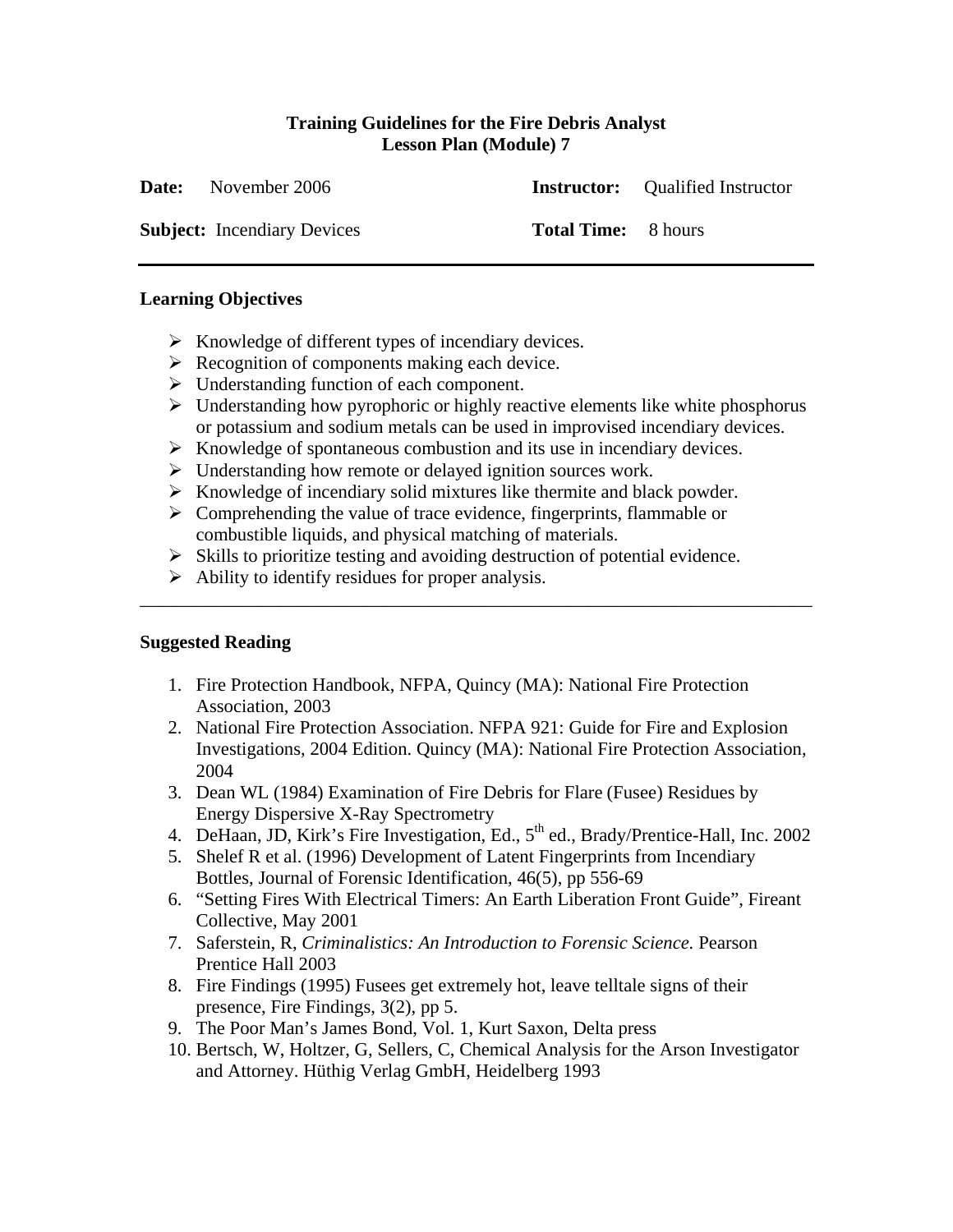11. Kirkbride, K.P., Kobus H.J.,The Explosive Reaction Between Swimming Pool Chlorine and Brake Fluid, Journal of Forensic Sciences, 36 (3), 282-284, 1991

## **Introduction**

Incendiary devices are often used to start malicious fires, both alone and in conjunction with ignitable liquids. Devices can be used to achieve remote ignition or delayed ignition or to assure ignition of fuel loads. The analyst must understand how such devices function and what residues are left that can aid in the identification of the contents, concealment and connections of such devices. This module teaches essential knowledge of various types of incendiary devices, including a simple Molotov cocktail bottle, a complicated improvised thermite bomb or destructive napalm, and metal-based incendiaries.

# **Outline**

- 1. Types of Incendiary Devices
	- a. Molotov cocktail
	- b. Incendiary capsule
	- c. Thermite
	- d. Spontaneous combustion
	- e. Phosphorus delay
	- f. Swimming pool chlorine and brake fluid
	- g. Timed gas explosion
	- h. Napalm
	- i. Safety flares or fusees
- 2. Components of Incendiary Devices
	- a. Container: bottle, capsule, pipe
	- b. Wicks (cloth rag) and other distributing media
	- c. Bung (rubber, glass, or plastic) to tightly close bottle, or glue to seal pipe bombs
	- d. Fuel: flammable/combustible liquids, metals, powders, or other elements
	- e. Mechanical, electromechanical, digital, biological or chemical timers
	- f. Igniter: matches, chemical reaction, electric spark or focused sun ray
- 3. Function of Components
	- a. Breakable glass bottles, resistant to fuel but breakable upon impact and wick or cloth rag soaked in flammable liquid to ignite spilled fuels of the shattered bottle
	- b. Other devices such as timed gas explosions use butane lighter refill (made of aluminum cylinders), sodium hydroxide and a candle. NaOH dissolves cylinder, butane is released and ignited by candle.
- 4. Evidence Recognition and Testing
	- a. View evidence and plan all tests to be conducted.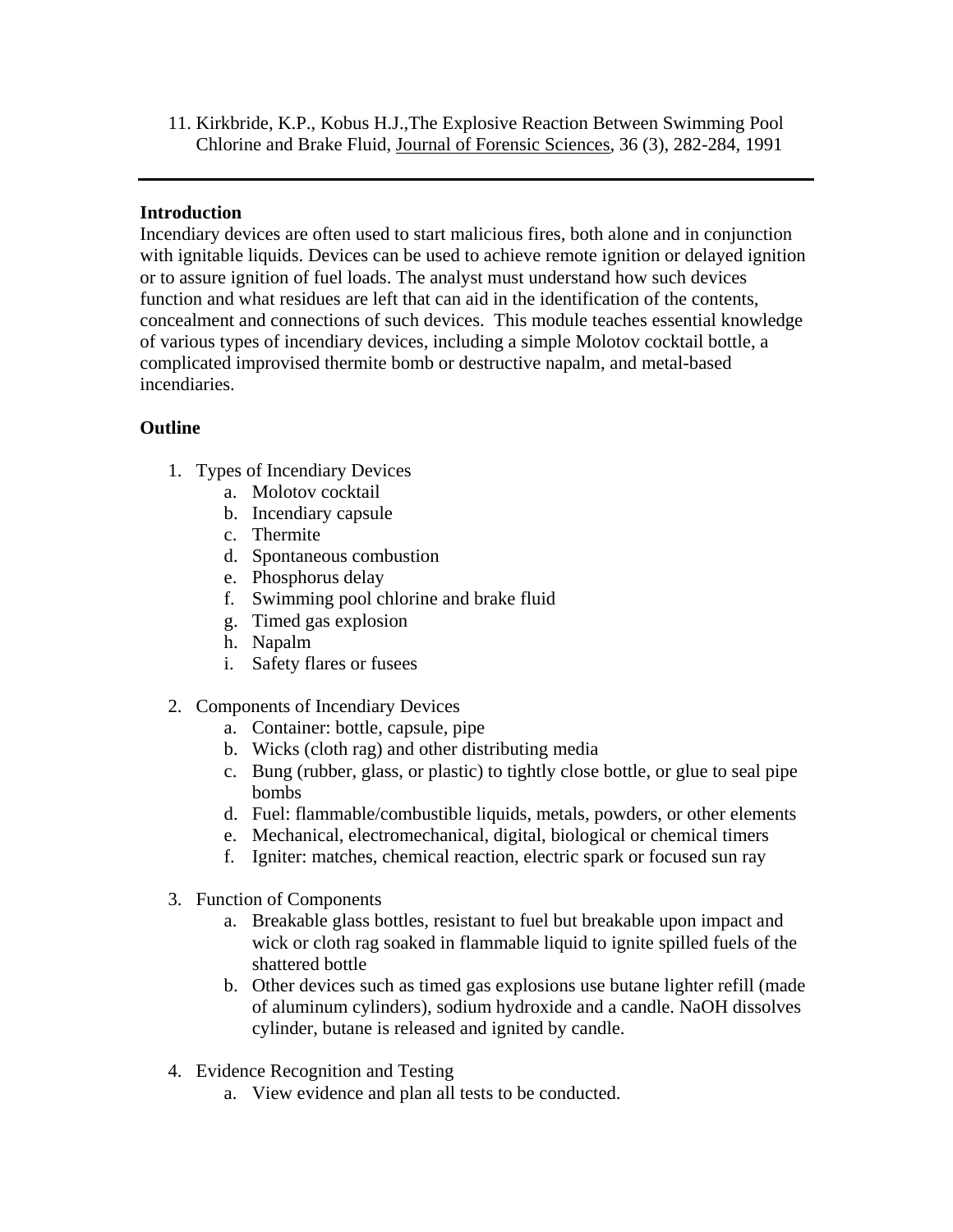- b. Physical and nondestructive tests performed first to preserve evidence
- c. Fingerprints from glass or other containers
- d. ID switches, integrated circuits, or other electrical components used as timing device
- e. Fiber identification of wick or fabric and possible matching with suspect's cloth. DNA clothing articles
- f. Identification of fuels, metals, nonmetals, salts or other chemicals using proper analytical procedures

#### **Teaching Aids**

- Handouts
- Video on safety handling of incendiary devices
- PowerPoint presentation
- Construction of incendiary device with simulated components

#### **Summary**

Educating laboratory analysts about the wealth of information obtained from examining undestroyed, partially destroyed, and post explosion incendiary devices is emphasized. A complete and successful examination can lead to proving the use of an incendiary device and to connecting a suspect to the incident (by recovering fingerprints for example). Knowledge of incendiary devices, their composition and how they function, will help new analysts plan and perform the proper examinations.

### **Test Questions**

- 1. Napalm is a mixture of:
	- a. Alcohol and potassium permanganate
	- b. Hydrochloric acid and aluminum foil
	- **c. Gasoline and melted paraffin wax or other thickener**
	- d. Smokeless powder and zinc powder
- 2. Reporting the possible presence of thermite requires, at least, the presence of:
	- a. Magnesium and Wood chips
	- b. Manganese and Ethylene chloride
	- c. Charcoal and sulfur
	- d. Aluminum and Titanium
	- **e. Aluminum and Iron**
- 3. Spontaneous combustion occurs when concentrated sodium chloride solution is added to phosphoric acid. True or **False**